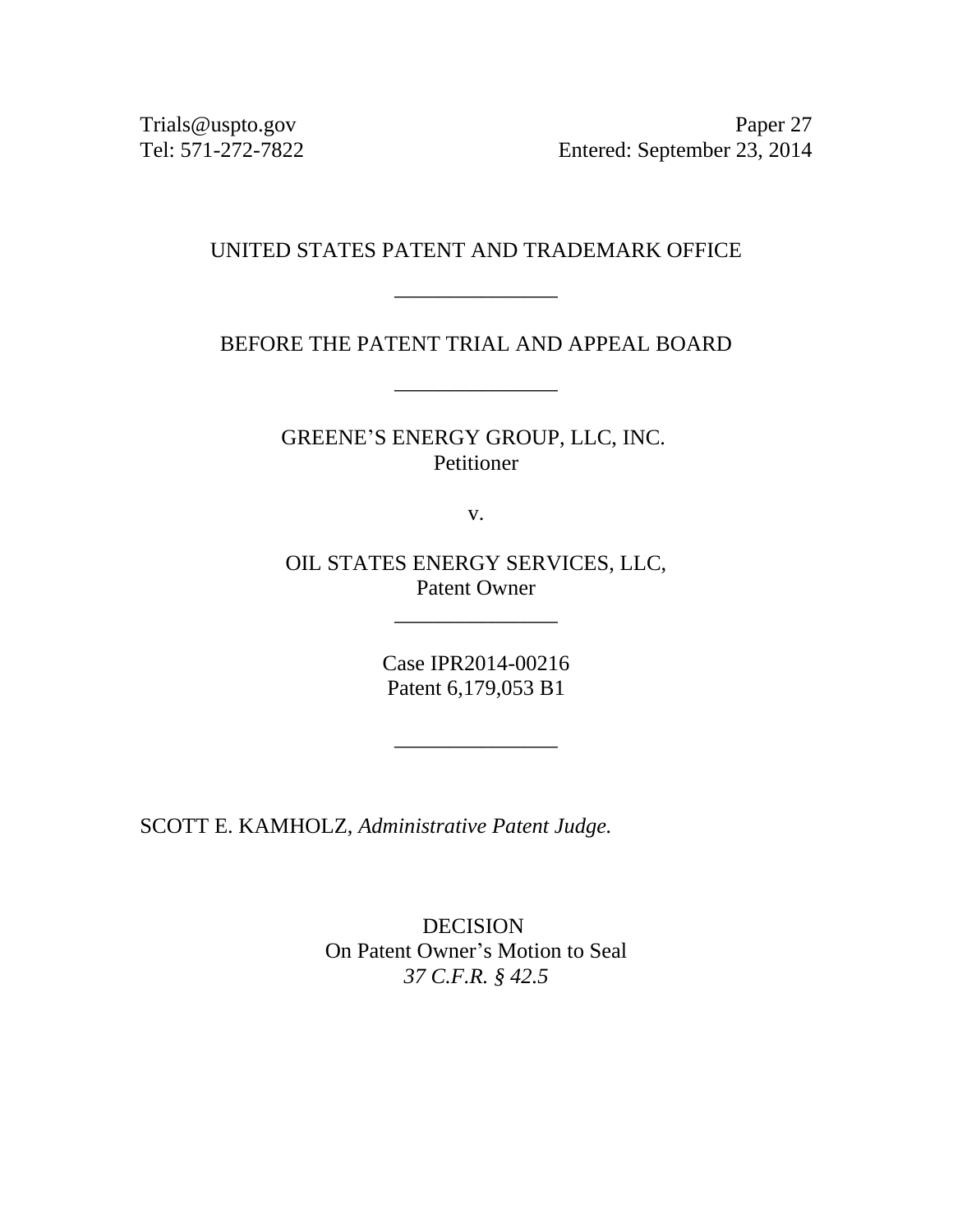$\overline{a}$ 

Patent Owner filed a motion to seal certain evidence. Paper 22 ("Mot."). Patent Owner offers the evidence sought to be sealed in support of its Motion to Amend. *Id.* at 2. In its motion, Patent Owner also proposes the entry of a protective order (Exhibit 2032) that differs from the default protective order in that it seeks to create a special class of confidential information marked "PROTECTIVE ORDER MATERIAL—

ATTORNEY'S EYES ONLY."<sup>1</sup> *Id.* With regard to the opposing party, the "Attorney's Eyes Only" information would be made available only to the opposing party's outside counsel and experts, not to the opposing party itself, party representatives other than outside counsel, in-house counsel, or other employees or consultants of the opposing party. Ex. 2033, 3-5. The "Attorney's Eyes Only" information would also be made available to certain employees and representatives of the U.S. Patent and Trademark Office, and to certain support personnel. *Id.* at 4-5. Petitioner does not contest Patent Owner's designation of information as confidential information, but argues that any such information should be subject to the standard protections of the default protective order only, not to the heightened protections Patent Owner proposes for the "Attorney's Eyes Only" information. Paper 26 ("Opp."), 1.

Patent Owner has designated as "confidential information" subject to standard protections portions of its Motion to Amend (Paper 23) and portions of the declaration of Thomas W. Britven with attachments (Exhibit 2018), Mot. 7-8. Patent Owner has submitted a redacted version of Exhibit 2018 (also numbered 2018), as well as a redacted version of the

 $<sup>1</sup>$  A mark-up comparison between the proposed protective order and the</sup> default protective order was filed as Exhibit 2033.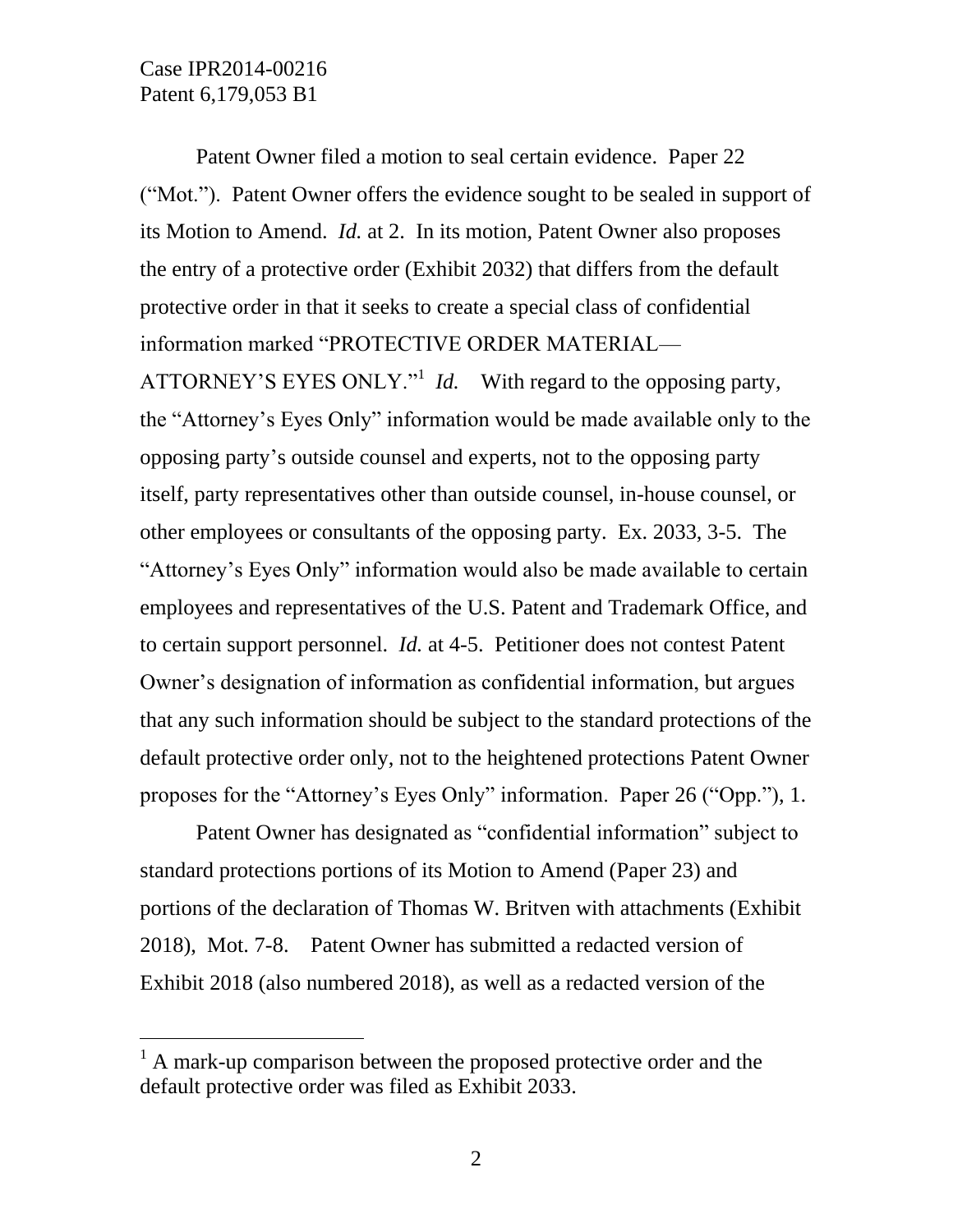Motion to Amend (as Paper 21). Patent Owner argues that good cause exists to seal the material redacted, because it contains "confidential financial information." Mot. 7-8. Petitioner does not contest Patent Owner's request to maintain the material redacted from Exhibit 2018, and its attachments, as confidential information. Paper 26 ("Opp.") 1.

Patent Owner also has submitted four exhibits with the "Attorney's Eyes Only" designation: Exhibits 2024 and 2025, which are described as containing Patent Owner's sales data for certain products, Exhibit 2026, which is described as containing Patent Owner's tool count data, and Exhibit 2027, which is described as containing yearly financial data. Paper 25, 3 (Patent Owner's list of exhibits as of Aug. 28, 2014). Patent Owner contends that these exhibits contain "highly confidential financial information" (Mot. 10), disclosure of which to Petitioner's in-house counsel and employees would cause "significant harm" to Patent Owner. Mot. 5. Patent Owner represents that the "highly confidential" information presented in Exhibits 2024-2027 has been presented in "aggregate" and "summarized" form in certain attachments to Exhibit 2018. *Id.* at 8-9. The relevant attachments to Exhibit 2018 have been submitted as "confidential information" but not with the "Attorney's Eyes Only" designation. *Id.* at 7-8. Patent Owner represents that the information in Exhibits 2024-2027 is of a type that has been made available to Petitioner only under similar "Attorney's Eyes Only" conditions in related district court litigation. Mot. 5.

Petitioner does not contest Patent Owner's designation of the contents of Exhibits 2024-2027 as confidential information, but it argues that this material should be subject to the standard protections only, not to the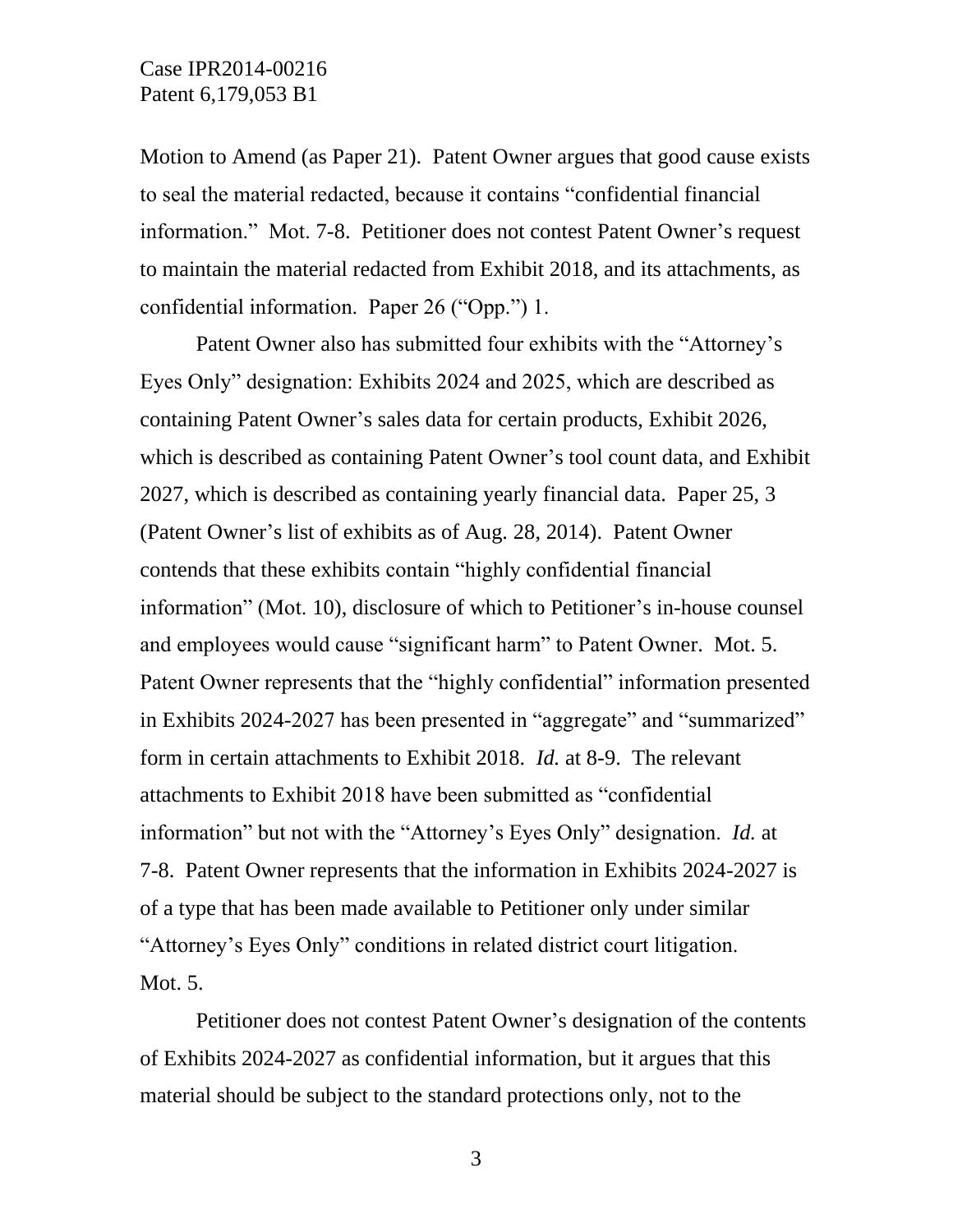## Case IPR2014-00216 Patent 6,179,053 B1

heightened protections Patent Owner proposes for the "Attorney's Eyes Only" information. Opp. 1. Petitioner represents that its in-house counsel is not involved in competitive decision-making and is not in a position to harm Patent Owner by having access to the information in question. Opp. 3. Petitioner argues that its in-house counsel must have access to the "Attorney's Eyes Only" information in order to formulate its opposition to Patent Owner's Motion to Amend. *Id.* at 3-4.

The record for an *inter partes* review shall be made available to the public, except as otherwise ordered, and a document filed with a motion to seal shall be treated as sealed until the motion is decided. 35 U.S.C. §  $316(a)(1)$ ; 37 C.F.R. § 42.14. The standard for granting a motion to seal is "good cause." 37 C.F.R. § 42.54. There is a strong public policy that favors making information filed in *inter partes* review proceedings open to the public. *See Garmin International v. Cuozzo Speed Technologies, LLC*, Case IPR2012-00001, slip op. at 1-2 (PTAB March 14, 2013) (Paper 34) (discussing the standards of the Board applied to motions to seal). *Id.* at 1-2. The moving party bears the burden of showing that the relief requested should be granted. 37 C.F.R. § 42.20(c). That includes showing that the information is truly confidential, and that such confidentiality outweighs the strong public interest in having an open record. In addition, a motion to seal is required to include a certification that the moving party has, in good faith, conferred, or attempted to confer, with the opposing party in an effort to come to an agreement on the scope of the protection sought. *See Garmin*, Paper 34 at 3.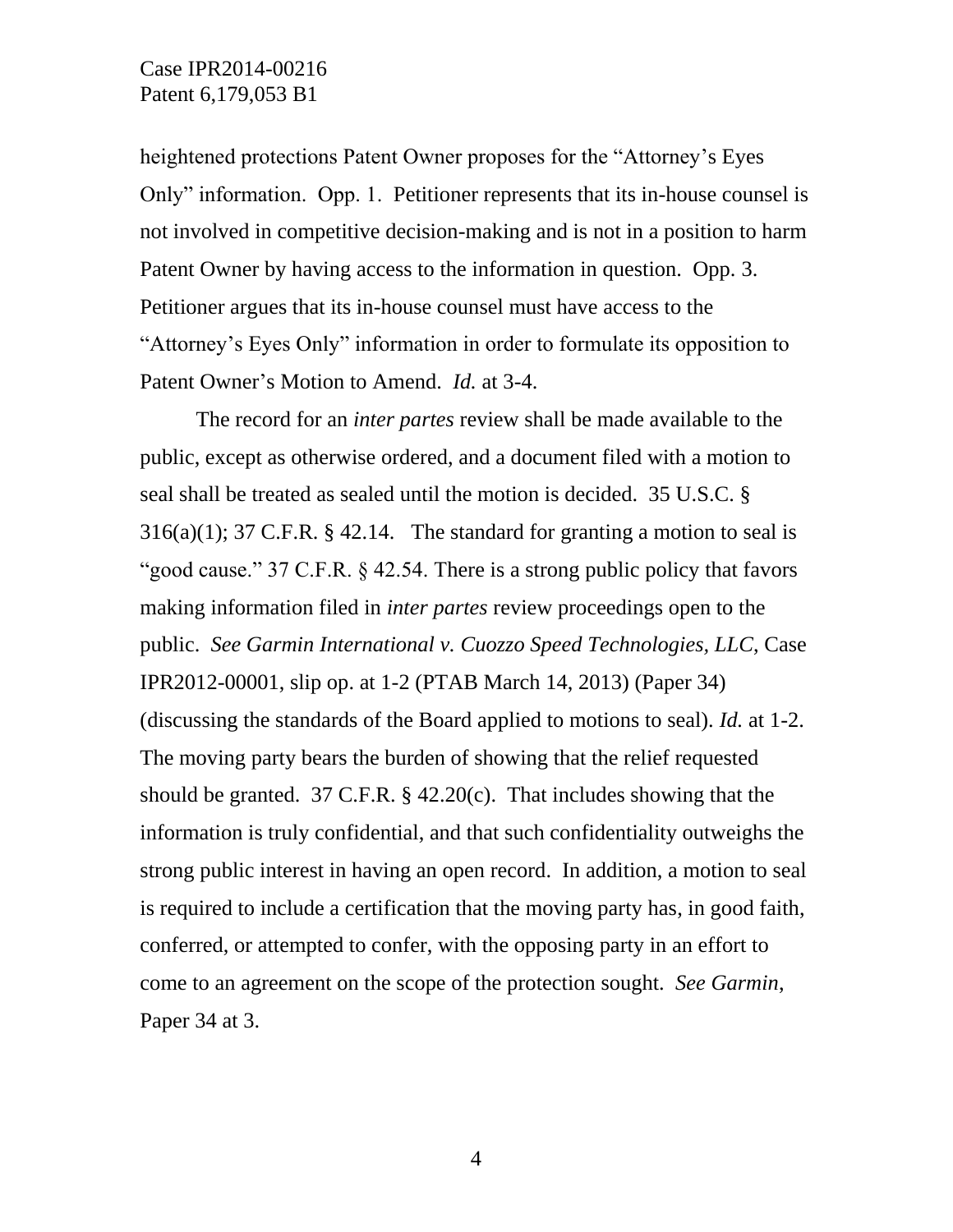Upon consideration of the parties' arguments, the proposed protective order, and the information sought to be redacted, Patent Owner's motion is granted.

Petitioner does not contest Patent Owner's request to treat portions of Exhibit 2018 and its attachments as confidential information subject to the standard protections of the default protective order. Patent Owner has shown that the material sought to be redacted is, or at least appears on its face to be, confidential financial information. Patent Owner's proposed redactions are reasonable and are limited strictly to isolated passages consisting entirely of confidential information, such that the thrust of the underlying argument or evidence is clearly discernable from the redacted versions.

As to Exhibits 2024-2027, Patent Owner bears the burden of establishing its entitlement to the relief it requests, i.e., heightened restrictions on access. *See* 37 C.F.R. § 42.20(c).

The purpose of a protective order is to prevent inadvertent compromise of confidential information. *In re Deutsche Bank Trust Co. Americas*, 605 F.3d 1373, 1378 (Fed. Cir. 2010). Access to confidential information by in-house counsel cannot be denied simply on the basis of counsel's in-house status. *U.S. Steel Corp. v. United States*, 730 F.2d 1465, 1469 (Fed. Cir. 1984). A party's legitimate interest in ensuring that its information be protected should be weighed against the opposing party's interest in obtaining access to the information by its in-house counsel. *Autotech Technologies Ltd. P'ship v. Automationdirect.com, Inc.*, 237 F.R.D. 405, 408 (N.D. Ill. 2006). This balancing requires a "careful and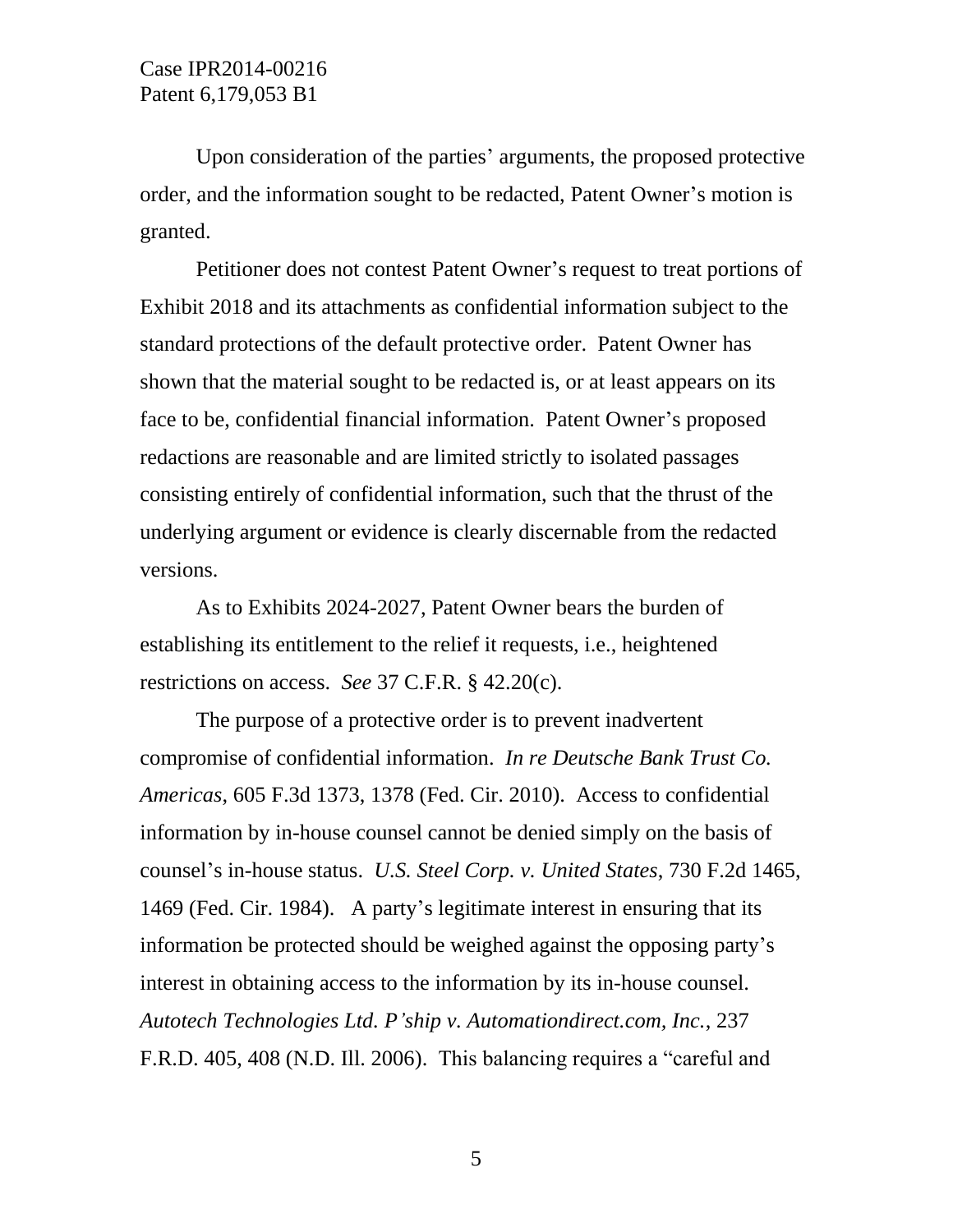$\overline{a}$ 

comprehensive inquiry" into the actual role in-house counsel plays in the company's business. *Id.*

The parties have provided little evidence to illuminate the role that Petitioner's in-house counsel plays in Petitioner's business. Patent Owner offers no credible evidence as to which particular lawyers or other employees of Petitioner are to be excluded from access to the information in Exhibits 2024-2027. In response, Petitioner offers nothing but an unsubstantiated representation that in-house counsel is not involved in competitive decision-making. Thus other factors must be considered in reaching a determination.

No reason has been raised to doubt either Patent Owner's assertion that the information in Exhibits 2024-2027 is of a particularly sensitive nature, or Petitioner's assertion that its in-house counsel is not engaged in "competitive decision-making" for Petitioner.<sup>2</sup> Patent Owner acknowledges the risk it runs that the information in Exhibits 2024-2027 will be made public if relied upon in the final written decision for this proceeding. *See*  Mot. 11. Also, the information in question is relied upon by Patent Owner only to the extent it provides the factual basis for some of the conclusions reached by Mr. Britven. Under the proposed protective order, Petitioner would be able to conduct cross-examination of Mr. Britven with outside counsel, and it also would be able to retain an expert who would also have

<sup>&</sup>lt;sup>2</sup> "Competitive decision-making" has been defined as "[S] horthand for a counsel's activities, association, and relationship with a client that are such as to involve counsel's advice and participation in any or all of the client's decisions (pricing, product design, etc.) made in light of similar or corresponding information about a competitor. *Deutsche Bank*, 605 F.3d at 1378 (citing *U.S. Steel*, 730 F.2d at 1468 n.3.)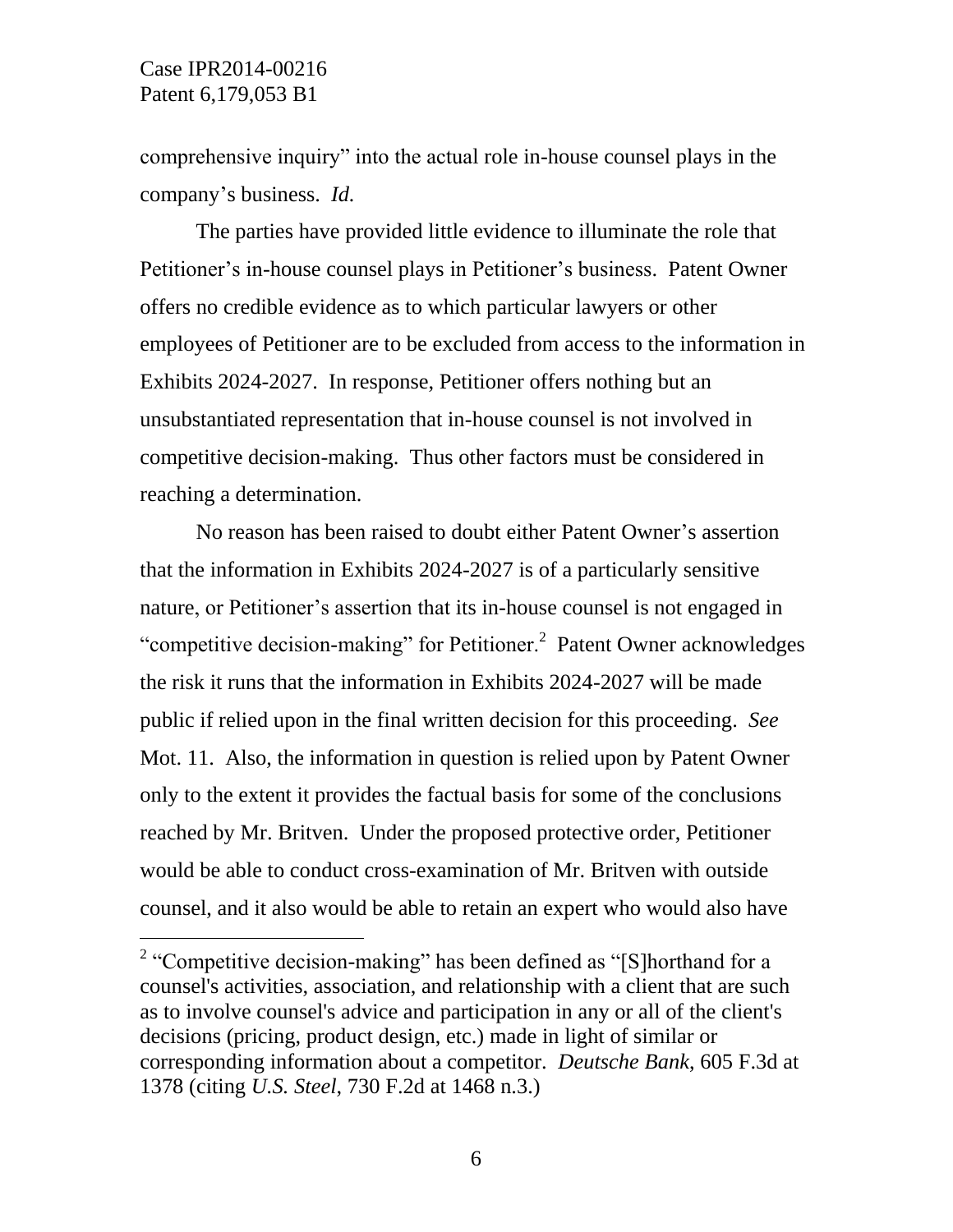access to the information in Exhibits 2024-2027 in order to address Mr. Britven's declaration.

Under the particular circumstances of the case, identified above, Patent Owner's interest in avoiding inadvertent disclosure of the information outweighs Petitioner's need to have its in-house counsel review it. Patent Owner has put this information into hazard and accepts the risk of its publication if relied upon in the final written decision. Petitioner will have a full opportunity to make use of the information in the same manner as has Patent Owner during this proceeding: as factual basis for an expert declaration. Especially in view of the particular sensitivity of the information and its limited role in this proceeding, Patent Owner has demonstrated its entitlement to the proposed protective order.

The designation of Exhibits 2024-2027 as "Attorney's Eyes Only" is approved. The parties must obtain authorization from the Board before designating any other papers or exhibits "Attorney's Eyes Only" during this proceeding.

Accordingly, it is hereby

ORDERED that Patent Owner's Motion to Seal is *granted* ;

FURTHER ORDERED that the proposed protective order, submitted as Exhibit 2032, is entered, and governs the treatment and filing of confidential information in this proceeding;

FURTHER ORDERED that Patent Owner's designation of Exhibits 2024-2027 as "Attorney's Eyes Only" is approved; and

FURTHER ORDERED that the parties must obtain authorization from the Board before designating any other papers or exhibits "Attorney's Eyes Only" during this proceeding.